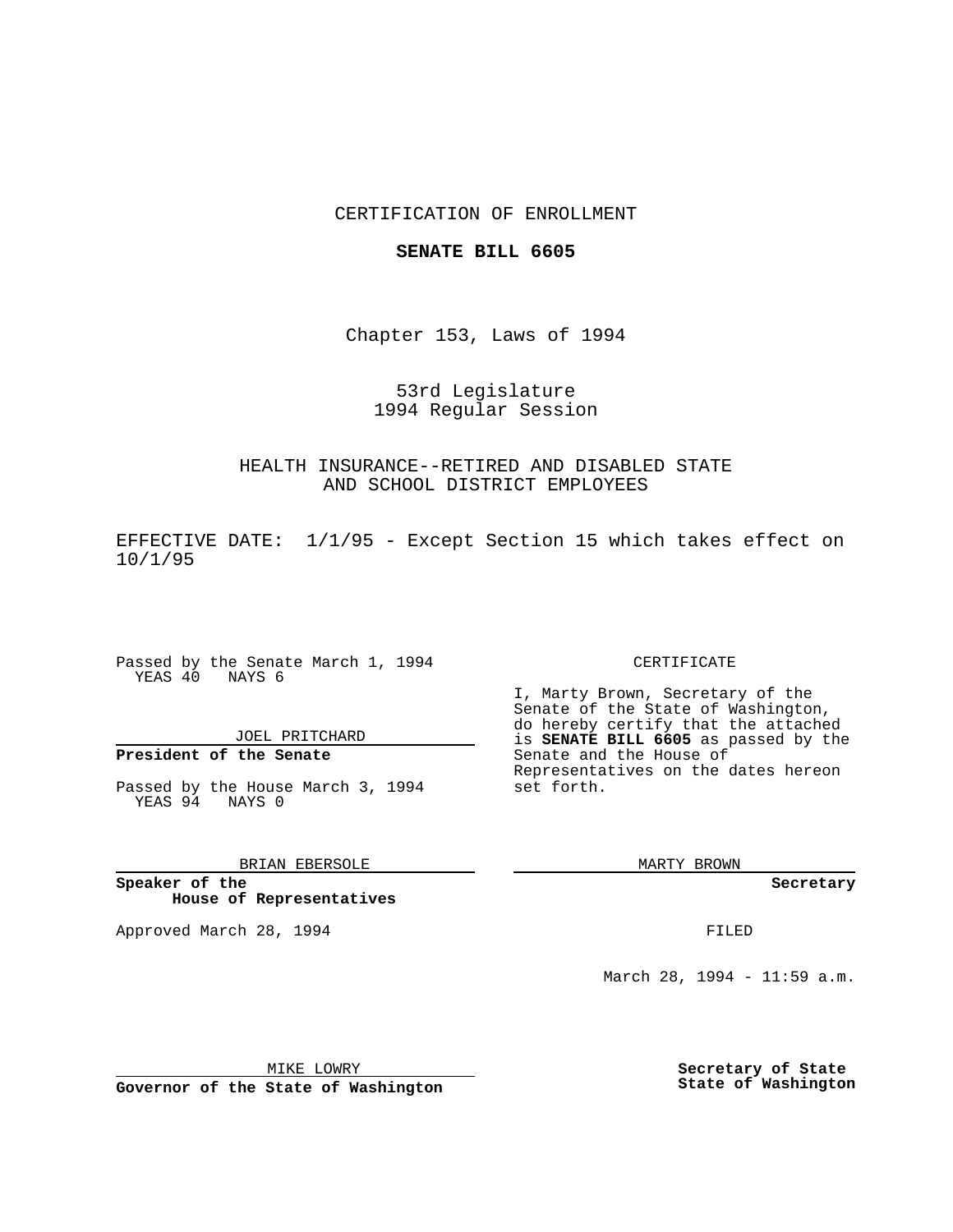## **SENATE BILL 6605** \_\_\_\_\_\_\_\_\_\_\_\_\_\_\_\_\_\_\_\_\_\_\_\_\_\_\_\_\_\_\_\_\_\_\_\_\_\_\_\_\_\_\_\_\_\_\_

\_\_\_\_\_\_\_\_\_\_\_\_\_\_\_\_\_\_\_\_\_\_\_\_\_\_\_\_\_\_\_\_\_\_\_\_\_\_\_\_\_\_\_\_\_\_\_

Passed Legislature - 1994 Regular Session

**State of Washington 53rd Legislature 1994 Regular Session By** Senator Rinehart

Read first time 02/16/94. Referred to Committee on Ways & Means.

 AN ACT Relating to health insurance for retired and disabled state and school district employees; amending RCW 41.05.022, 41.05.075, 41.05.080, 41.05.120, and 28A.400.400; reenacting and amending RCW 41.05.011, 41.05.050, 41.05.065, and 41.05.140; adding a new section to chapter 41.05 RCW; creating new sections; repealing RCW 41.05.250, 41.05.260, 41.05.270, and 28A.400.400; and providing effective dates.

BE IT ENACTED BY THE LEGISLATURE OF THE STATE OF WASHINGTON:

 NEW SECTION. **Sec. 1.** It is the intent of the legislature to increase access to health insurance for retired and disabled state and school district employees and to increase equity between state and school employees and between state and school retirees.

 **Sec. 2.** RCW 41.05.011 and 1993 c 492 s 214 and 1993 c 386 s 5 are each reenacted and amended to read as follows:

 Unless the context clearly requires otherwise, the definitions in this section shall apply throughout this chapter.

(1) "Administrator" means the administrator of the authority.

 (2) "State purchased health care" or "health care" means medical and health care, pharmaceuticals, and medical equipment purchased with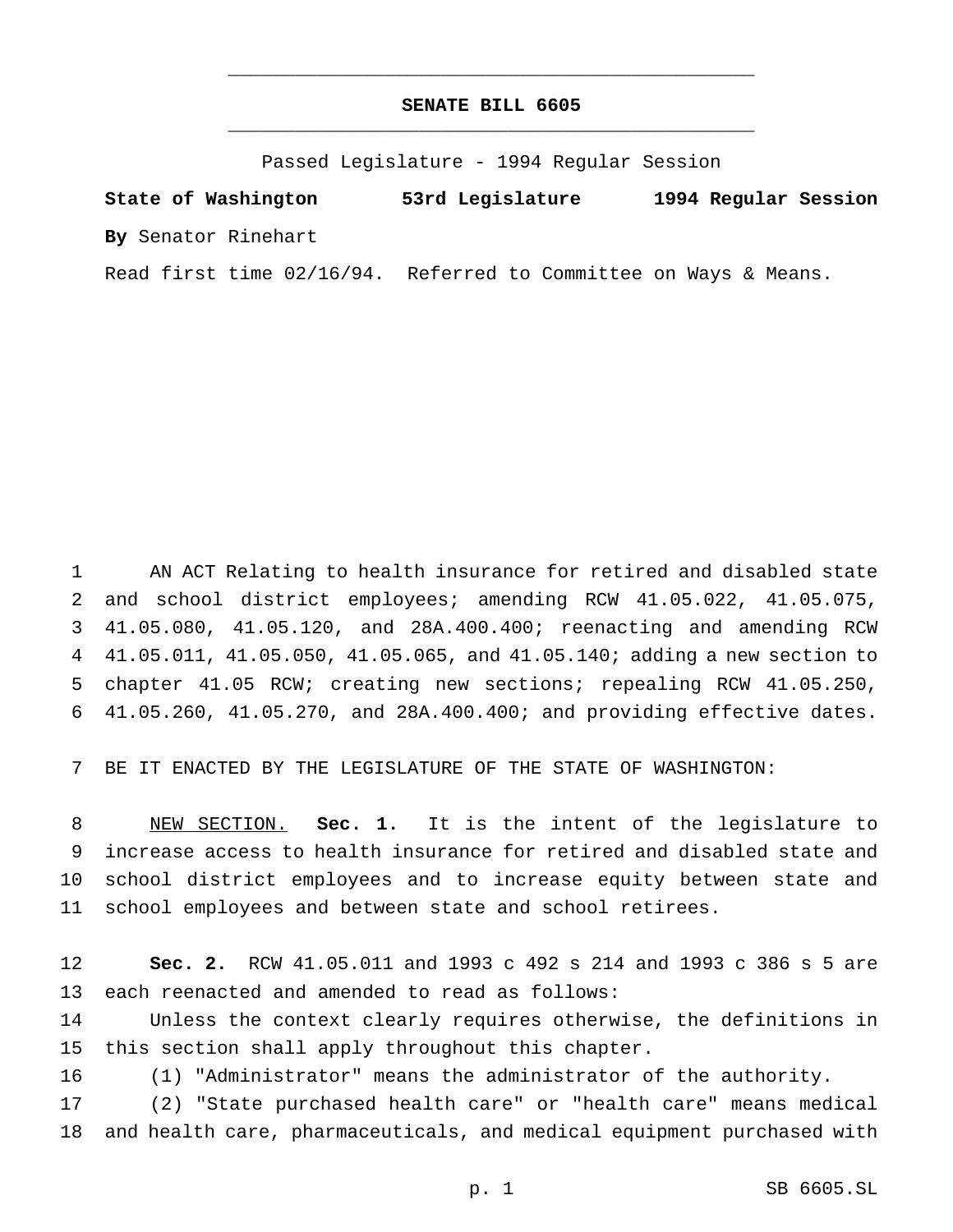state and federal funds by the department of social and health services, the department of health, the basic health plan, the state health care authority, the department of labor and industries, the department of corrections, the department of veterans affairs, and local school districts.

(3) "Authority" means the Washington state health care authority.

 (4) "Insuring entity" means an insurer as defined in chapter 48.01 RCW, a health care service contractor as defined in chapter 48.44 RCW, or a health maintenance organization as defined in chapter 48.46 RCW. On and after July 1, 1995, "insuring entity" means a certified health plan, as defined in RCW 43.72.010.

 (5) "Flexible benefit plan" means a benefit plan that allows employees to choose the level of health care coverage provided and the amount of employee contributions from among a range of choices offered by the authority.

 (6) "Employee" includes all full-time and career seasonal employees 17 of the state, whether or not covered by civil service; elected and appointed officials of the executive branch of government, including full-time members of boards, commissions, or committees; and includes any or all part-time and temporary employees under the terms and conditions established under this chapter by the authority; justices of the supreme court and judges of the court of appeals and the superior 23 courts; and members of the state legislature or of the legislative authority of any county, city, or town who are elected to office after February 20, 1970. "Employee" also includes: (a) By October 1, 1995, 26 all employees of school districts and educational service districts. Between October 1, 1994, and September 30, 1995, "employee" includes 28 employees of those school districts and educational service districts for whom the authority has undertaken the purchase of insurance benefits. The transition to insurance benefits purchasing by the authority may not disrupt existing insurance contracts between school 32 district or educational service district employees and insurers. However, except to the extent provided in RCW 28A.400.200, any such contract that provides for health insurance benefits coverage after October 1, 1995, shall be void as of that date if the contract was entered into, renewed, or extended after July 1, 1993. Prior to October 1, 1994, "employee" includes employees of a school district if the board of directors of the school district seeks and receives the approval of the authority to provide any of its insurance programs by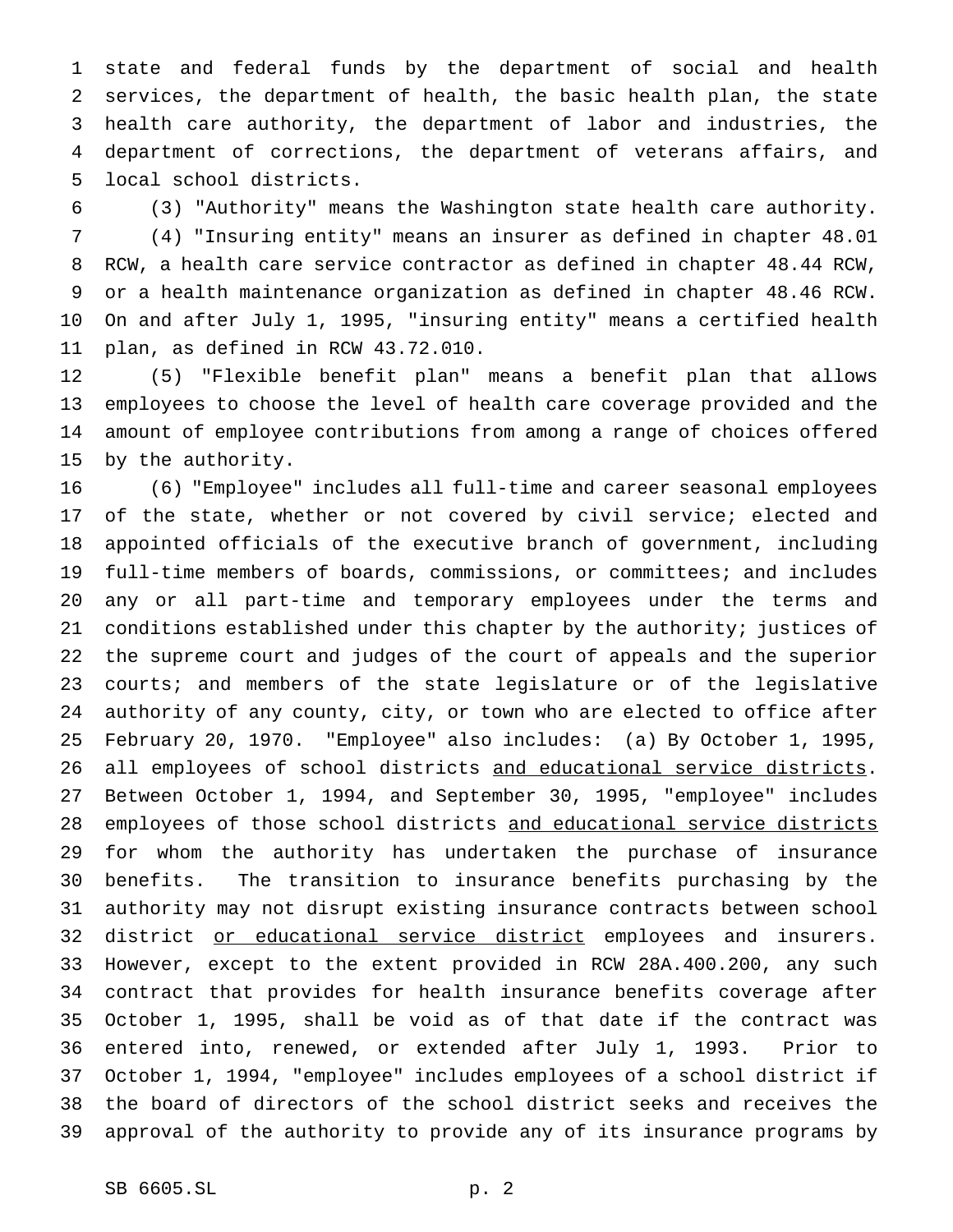contract with the authority; (b) employees of a county, municipality, or other political subdivision of the state if the legislative authority of the county, municipality, or other political subdivision of the state seeks and receives the approval of the authority to provide any of its insurance programs by contract with the authority, as provided in RCW 41.04.205; (c) employees of employee organizations representing state civil service employees, at the option of each such employee organization, and, effective October 1, 1995, employees of employee organizations currently pooled with employees of school districts for the purpose of purchasing insurance benefits, at the option of each such employee organization.

 (7) "Board" means the public employees' benefits board established under RCW 41.05.055.

(8) "Retired or disabled school employee" means:

 (a) Persons who separated from employment with a school district or educational service district and are receiving a retirement allowance under chapter 41.32 or 41.40 RCW as of September 30, 1993;

 (b) Persons who separate from employment with a school district or educational service district on or after October 1, 1993, and immediately upon separation receive a retirement allowance under chapter 41.32 or 41.40 RCW;

 (c) Persons who separate from employment with a school district or 23 educational service district ((on or after October 1, 1993,)) due to a total and permanent disability, and are eligible to receive a deferred retirement allowance under chapter 41.32 or 41.40 RCW.

 **Sec. 3.** RCW 41.05.022 and 1993 c 492 s 227 are each amended to read as follows:

 (1) The health care authority is hereby designated as the single state agent for purchasing health services.

30 (2) On and after  $((\text{July}))$  January 1, 1995, at least the following state-purchased health services programs shall be merged into a single, 32 community-rated risk pool: ((The basic health plan;)) Health benefits 33 for employees of school districts and educational service districts; 34 ((and)) health benefits for state employees; health benefits for eligible retired or disabled school employees not eligible for parts A 36 and B of medicare; and health benefits for eligible state retirees not eligible for parts A and B of medicare. Beginning July 1, 1995, the 38 basic health plan shall be included in the risk pool. ((Until that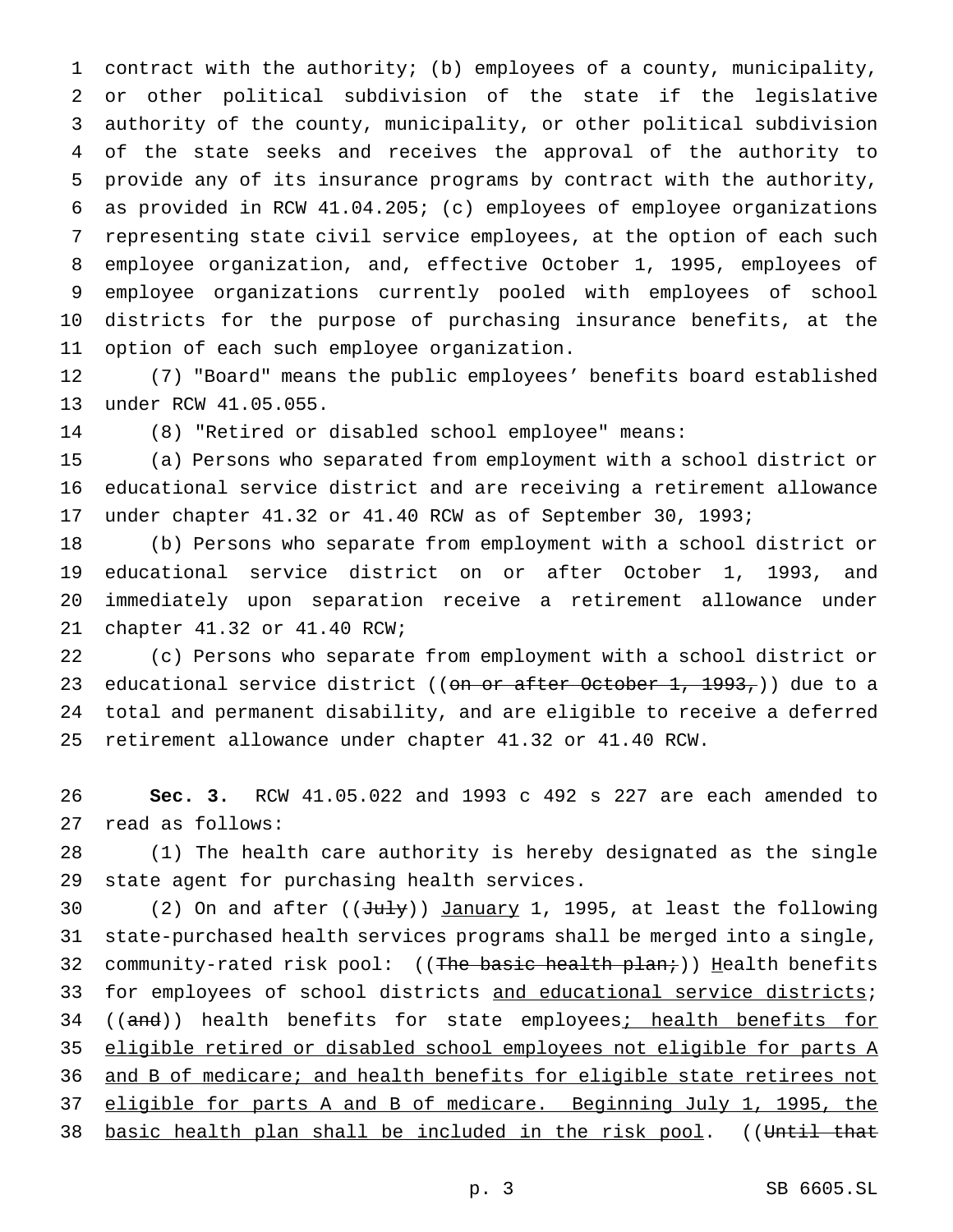date, in purchasing health services, the health care authority shall maintain separate risk pools for each of the programs in this 3 subsection.)) The administrator may develop mechanisms to ensure that the cost of comparable benefits packages does not vary widely across 5 the risk pools before they are merged. At the earliest opportunity the governor shall seek necessary federal waivers and state legislation to place the medical and acute care components of the medical assistance program, the limited casualty program, and the medical care services program of the department of social and health services in this single risk pool. Long-term care services that are provided under the medical assistance program shall not be placed in the single risk pool until such services have been added to the uniform benefits package. On or before January 1, 1997, the governor shall submit necessary legislation to place the purchasing of health benefits for persons incarcerated in institutions administered by the department of corrections into the single community-rated risk pool effective on and after July 1, 1997. (3) At a minimum, and regardless of other legislative enactments, the state health services purchasing agent shall:

 (a) Require that a public agency that provides subsidies for a substantial portion of services now covered under the basic health plan or a uniform benefits package as adopted by the Washington health services commission as provided in RCW 43.72.130, use uniform eligibility processes, insofar as may be possible, and ensure that 24 multiple eligibility determinations are not required;

 (b) Require that a health care provider or a health care facility that receives funds from a public program provide care to state residents receiving a state subsidy who may wish to receive care from them consistent with the provisions of chapter 492, Laws of 1993, and that a health maintenance organization, health care service contractor, insurer, or certified health plan that receives funds from a public program accept enrollment from state residents receiving a state subsidy who may wish to enroll with them under the provisions of chapter 492, Laws of 1993;

 (c) Strive to integrate purchasing for all publicly sponsored health services in order to maximize the cost control potential and promote the most efficient methods of financing and coordinating services;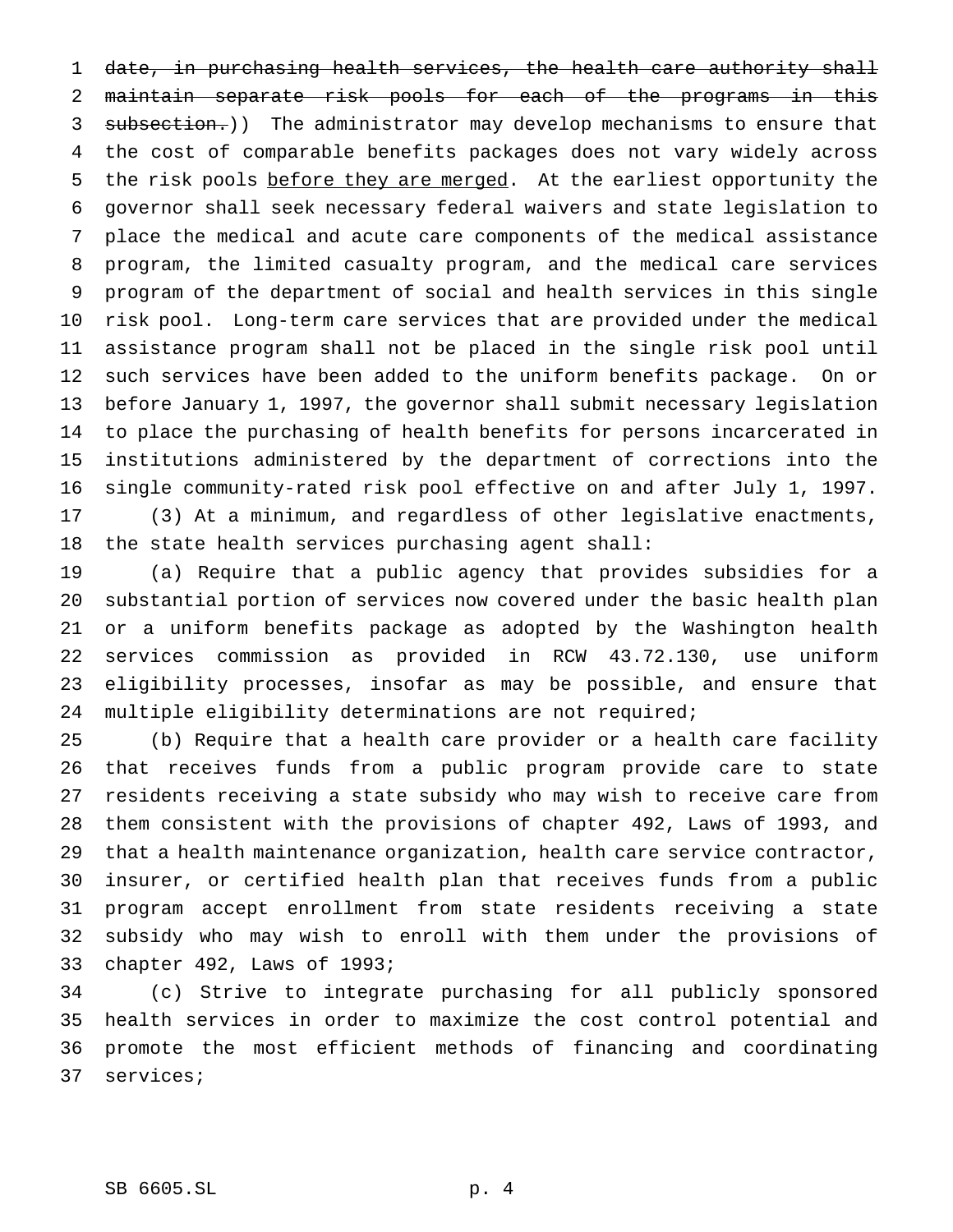(d) Annually suggest changes in state and federal law and rules to bring all publicly funded health programs in compliance with the goals and intent of chapter 492, Laws of 1993;

 (e) Consult regularly with the governor, the legislature, and state agency directors whose operations are affected by the implementation of this section.

 **Sec. 4.** RCW 41.05.050 and 1993 c 492 s 216 and 1993 c 386 s 7 are each reenacted and amended to read as follows:

 (1) Every department, division, or separate agency of state 10 government, and such county, municipal, school district, educational 11 service district, or other political subdivisions as are covered by this chapter, shall provide contributions to insurance and health care plans for its employees and their dependents, the content of such plans to be determined by the authority. Contributions, paid by the county, 15 the municipality, school district, educational service district, or other political subdivision for their employees, shall include an amount determined by the authority to pay such administrative expenses of the authority as are necessary to administer the plans for employees 19 of those groups. Until October 1, 1995, contributions to be paid by school districts or educational service districts shall be adjusted by 21 the authority to reflect ((that retired school employees are covered 22 under RCW 41.05.250, and are not covered under RCW 41.05.080. All such contributions will be paid into the public employees' health insurance 24 account)) the remittance provided under RCW 28A.400.400.

 (2) The contributions of any department, division, or separate agency of the state government, and such county, municipal, or other political subdivisions as are covered by this chapter, shall be set by the authority, subject to the approval of the governor for availability of funds as specifically appropriated by the legislature for that purpose. Insurance and health care contributions for ferry employees shall be governed by RCW 47.64.270 until December 31, 1996. On and after January 1, 1997, ferry employees shall enroll with certified health plans under chapter 492, Laws of 1993.

 (3) The administrator with the assistance of the public employees' benefits board shall survey private industry and public employers in the state of Washington to determine the average employer contribution for group insurance programs under the jurisdiction of the authority. Such survey shall be conducted during each even-numbered year but may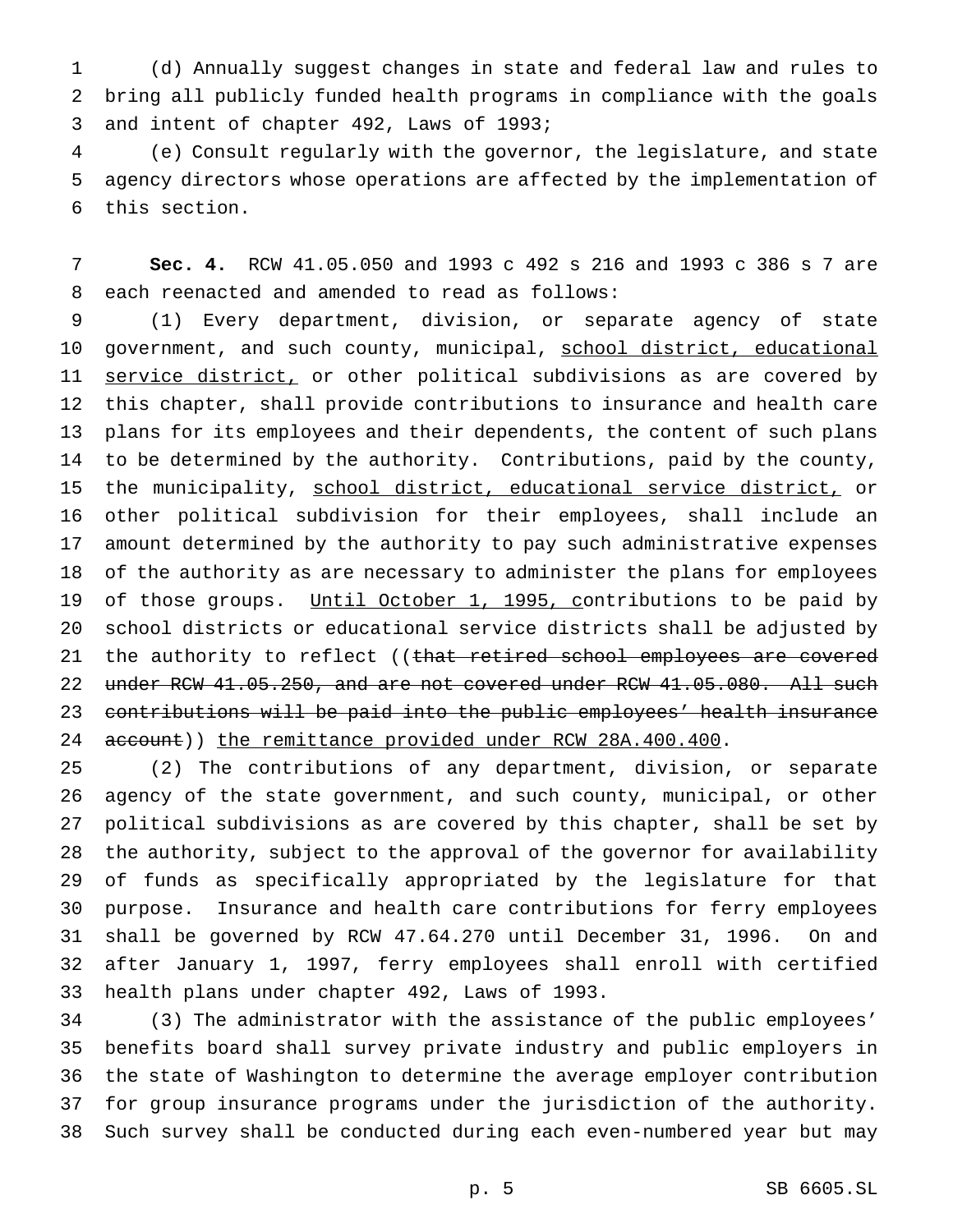be conducted more frequently. The survey shall be reported to the authority for its use in setting the amount of the recommended employer contribution to the employee insurance benefit program covered by this chapter. The authority shall transmit a recommendation for the amount of the employer contribution to the governor and the director of financial management for inclusion in the proposed budgets submitted to the legislature.

 **Sec. 5.** RCW 41.05.065 and 1993 c 492 s 218 and 1993 c 386 s 9 are each reenacted and amended to read as follows:

 (1) The board shall study all matters connected with the provision of health care coverage, life insurance, liability insurance, accidental death and dismemberment insurance, and disability income insurance or any of, or a combination of, the enumerated types of insurance for employees and their dependents on the best basis possible with relation both to the welfare of the employees and to the state, however liability insurance shall not be made available to dependents.

 (2) The public employees' benefits board shall develop employee benefit plans that include comprehensive health care benefits for all employees. In developing these plans, the board shall consider the following elements:

 (a) Methods of maximizing cost containment while ensuring access to quality health care;

 (b) Development of provider arrangements that encourage cost containment and ensure access to quality care, including but not limited to prepaid delivery systems and prospective payment methods;

 (c) Wellness incentives that focus on proven strategies, such as smoking cessation, exercise, automobile and motorcycle safety, blood cholesterol reduction, and nutrition education;

 (d) Utilization review procedures including, but not limited to prior authorization of services, hospital inpatient length of stay review, requirements for use of outpatient surgeries and second opinions for surgeries, review of invoices or claims submitted by service providers, and performance audit of providers;

(e) Effective coordination of benefits;

(f) Minimum standards for insuring entities; and

 (g) Minimum scope and content of standard benefit plans to be offered to enrollees participating in the employee health benefit plans. On and after July 1, 1995, the uniform benefits package shall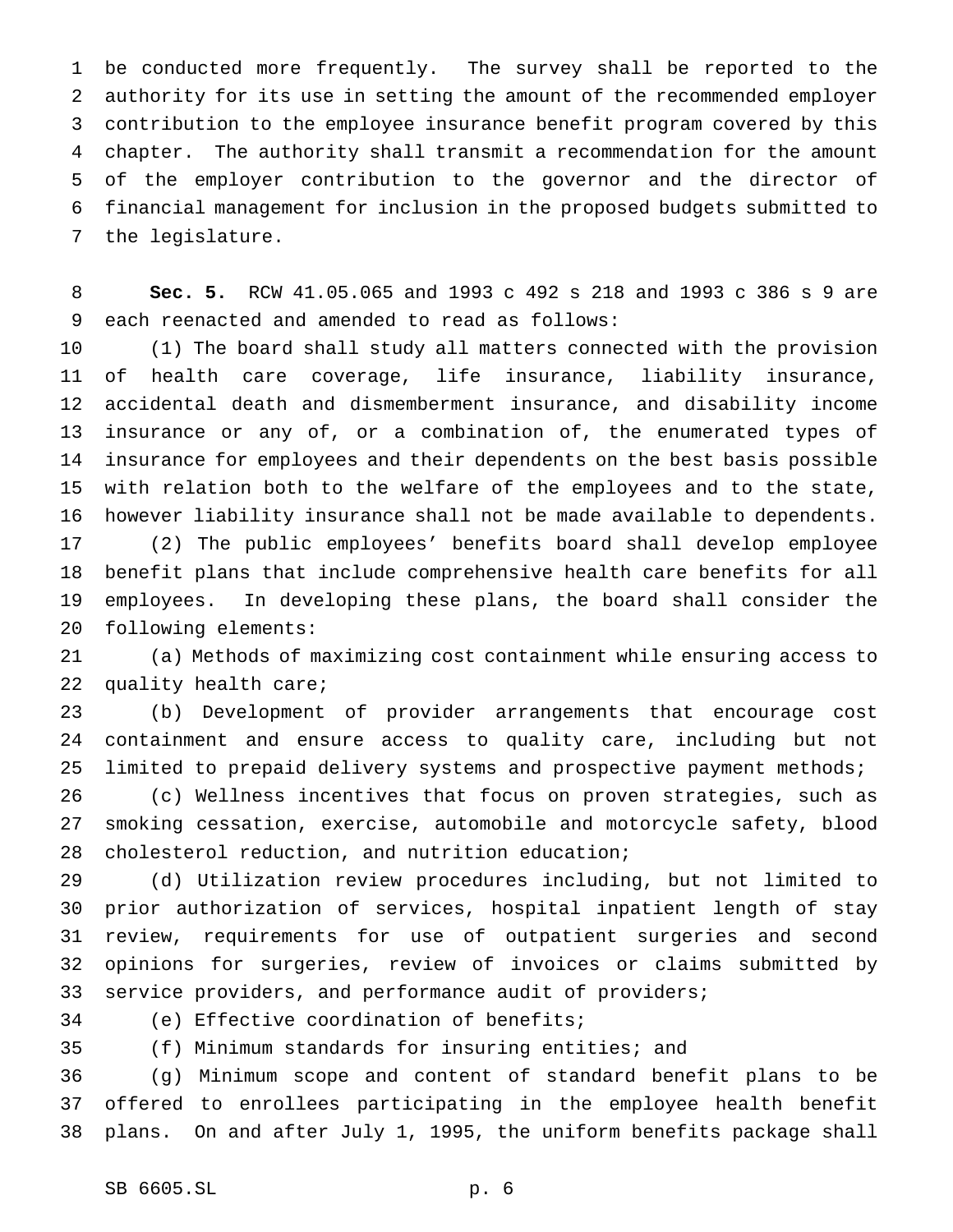constitute the minimum level of health benefits offered to employees. To maintain the comprehensive nature of employee health care benefits, employee eligibility criteria related to the number of hours worked and the benefits provided to employees shall be substantially equivalent to the state employees' health benefits plan and eligibility criteria in effect on January 1, 1993.

 (3) The board shall design benefits and determine the terms and conditions of employee participation and coverage, including establishment of eligibility criteria.

 (4) The board shall attempt to achieve enrollment of all employees and retirees in managed health care systems by July 1994.

 The board may authorize premium contributions for an employee and the employee's dependents in a manner that encourages the use of cost-efficient managed health care systems.

 (5) Employees shall choose participation in one of the health care benefit plans developed by the board.

 (6) The board shall review plans proposed by insurance carriers that desire to offer property insurance and/or accident and casualty insurance to state employees through payroll deduction. The board may approve any such plan for payroll deduction by carriers holding a valid certificate of authority in the state of Washington and which the board determines to be in the best interests of employees and the state. The board shall promulgate rules setting forth criteria by which it shall evaluate the plans.

 $($   $($   $($   $\frac{1}{2}$  The board shall develop benefit plans that provide health 26 care benefits for retired or disabled school employees and their 27 dependents, and shall establish terms and conditions of coverage under 28 the plans. The board shall make available separate and appropriate plans that supplement medicare for retired or disabled school employees who are eligible for federal medicare coverage. The board shall also consider the elements referenced in subsection (2) of this section in developing the plans.))

 **Sec. 6.** RCW 41.05.075 and 1993 c 386 s 10 are each amended to read as follows:

 (1) The administrator shall provide benefit plans designed by the board through a contract or contracts with insuring entities, through self-funding, self-insurance, or other methods of providing insurance coverage authorized by RCW 41.05.140.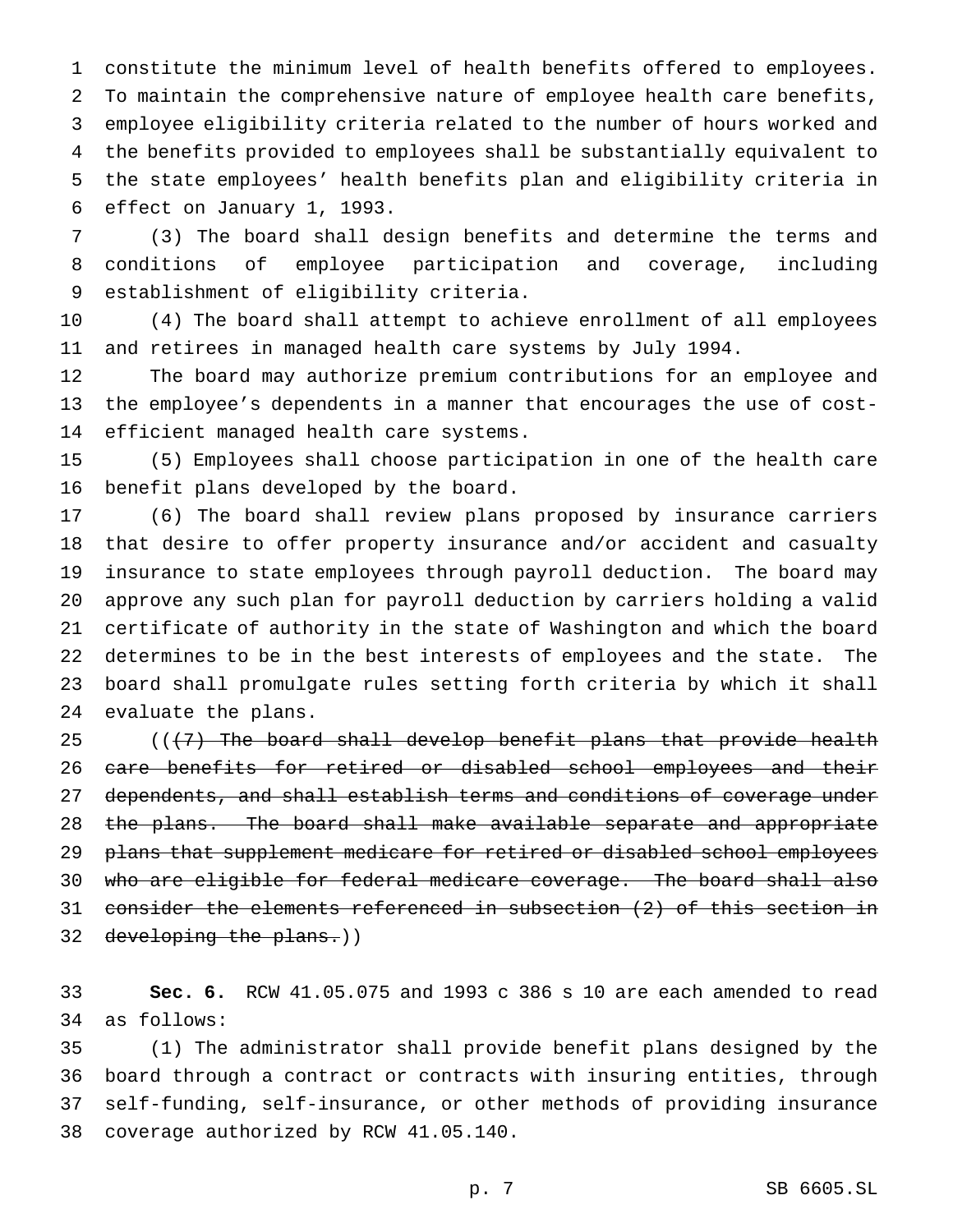(2) The administrator shall establish a contract bidding process 2 that:

3 (a) Encourages competition among insuring entities( $(\tau)$ ) i

 (b) Maintains an equitable relationship between premiums charged for similar benefits and between risk pools including premiums charged for retired state and school district employees under the separate risk pools established by RCW 41.05.022 and 41.05.080 such that insuring entities may not avoid risk when establishing the premium rates for 9 retirees eligible for medicare;

10 (c) Is timely to the state budgetary process( $(\tau)$ ) and

11 (d) Sets conditions for awarding contracts to any insuring entity. (3) The administrator shall establish a requirement for review of utilization and financial data from participating insuring entities on a quarterly basis.

 (4) The administrator shall centralize the enrollment files for all employee and retired or disabled school employee health plans offered under chapter 41.05 RCW and develop enrollment demographics on a plan-specific basis.

 (5) The administrator shall establish methods for collecting, analyzing, and disseminating to covered individuals information on the cost and quality of services rendered by individual health care providers.

 (6) All claims data shall be the property of the state. The administrator may require of any insuring entity that submits a bid to 25 contract for coverage all information deemed necessary including 26 subscriber or member demographic and claims data necessary for risk 27 assessment and adjustment calculations in order to fulfill the administrator's duties as set forth in this chapter.

 (7) All contracts with insuring entities for the provision of health care benefits shall provide that the beneficiaries of such benefit plans may use on an equal participation basis the services of practitioners licensed pursuant to chapters 18.22, 18.25, 18.32, 18.53, 18.57, 18.71, 18.74, 18.83, and 18.88 RCW. However, nothing in this subsection may preclude the administrator from establishing appropriate 35 utilization controls approved pursuant to RCW 41.05.065(2) (a)(( $\overleftrightarrow{t}$ )), (b), and (d).

37 (8) Beginning in January 1990, and each January thereafter until January 1996, the administrator shall publish and distribute to each school district a description of health care benefit plans available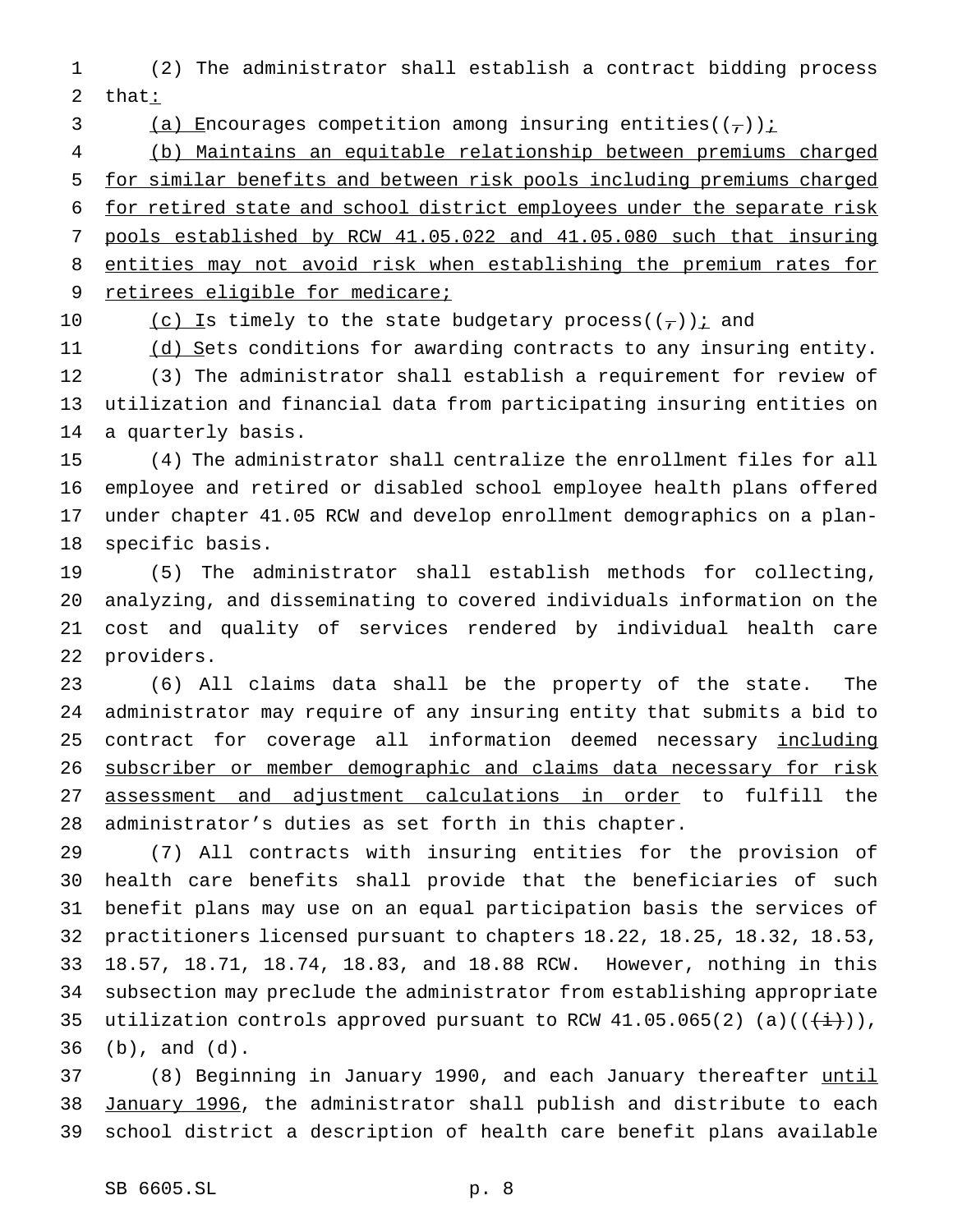1 through the authority and the estimated cost if school district 2 employees were enrolled.

3 **Sec. 7.** RCW 41.05.080 and 1993 c 386 s 11 are each amended to read 4 as follows:

5 Retired or disabled state employees, retired or disabled school 6 employees, or employees of county, municipal, or other political 7 subdivisions covered by this chapter who are retired( $\sqrt{$ , but not 8 including retired or disabled school employees,)) may continue their 9 participation in insurance plans and contracts after retirement or 10 disablement, under the qualifications, terms, conditions, and benefits 11 set by the board: PROVIDED, That the rates charged ((such retired or 12 disabled employees for health care will be developed from the same 13 experience pool as active employees)) retired or disabled employees, 14 spouses, or dependent children who are not eligible for parts A and B 15 of medicare shall be based on the experience of the community rated 16 risk pool established under RCW 41.05.022: PROVIDED FURTHER, That 17 rates charged to retired or disabled employees, spouses, or children 18 who are eligible for parts A and B of medicare shall be calculated from 19 a separate experience risk pool comprised only of individuals eligible 20 for parts A and B of medicare; however, the premiums charged to 21 medicare-eligible retirees and disabled employees shall be reduced by 22 the amount of the subsidy provided under section 8 of this act: 23 PROVIDED FURTHER, That ((such)) retired or disabled employees shall 24 ((bear the full cost of premiums required to provide such coverage)) be 25 responsible for payment of premium rates developed by the authority 26 which shall include the cost to the authority of providing insurance 27 coverage including any amounts necessary for reserves and 28 administration in accordance with this chapter: PROVIDED FURTHER, That 29 such self pay rates will be established based on a separate rate for 30 the employee, the spouse, and the children((: PROVIDED FURTHER, That 31 rates for a retired or disabled employee, spouse, or child who is 32 eligible for and who elects to apply for medicare will be actuarially 33 reduced to reflect the value of Part A and Part B of medicare)). The 34 term "retired state employees" for the purpose of this section shall 35 include but not be limited to members of the legislature whether 36 voluntarily or involuntarily leaving state office.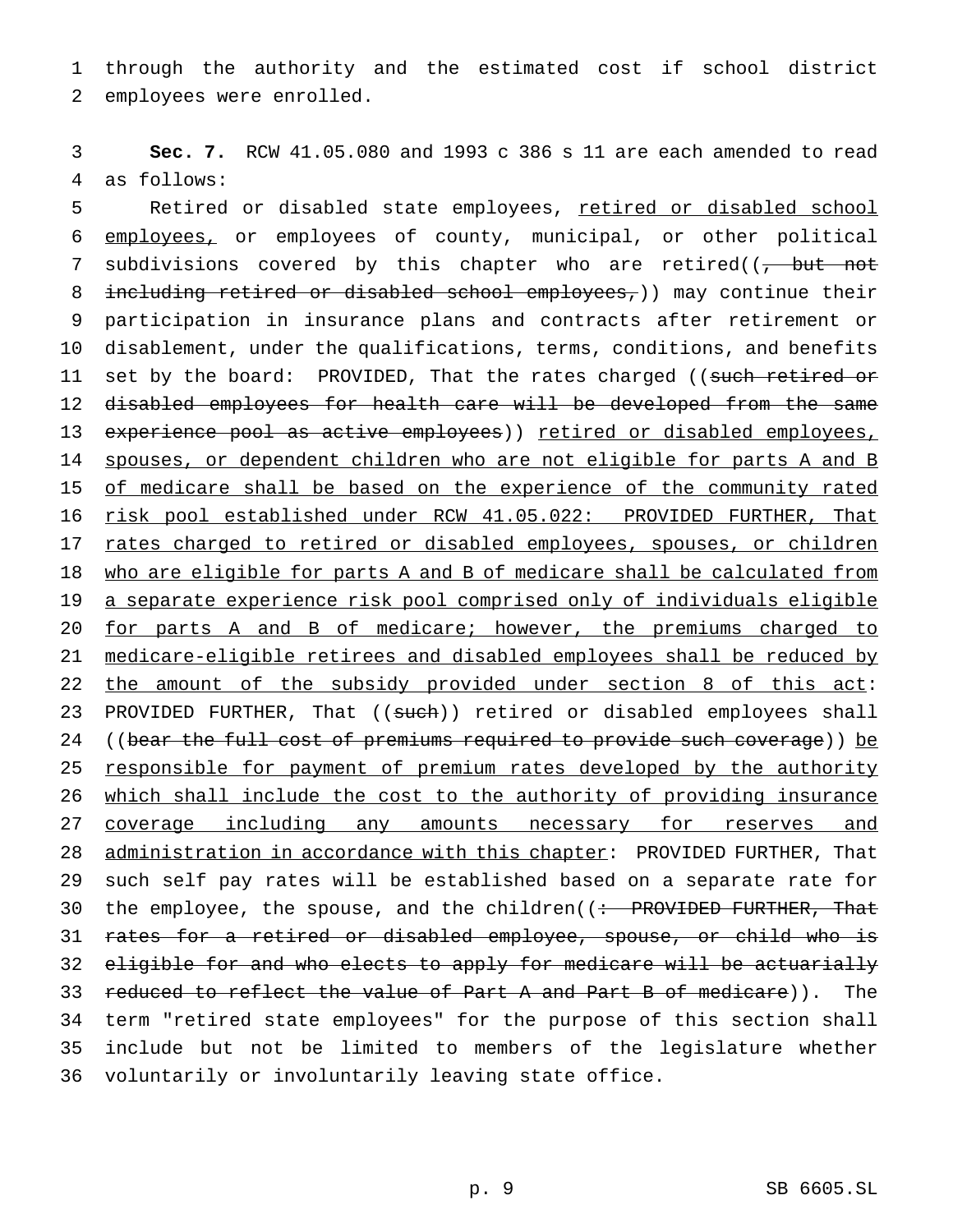NEW SECTION. **Sec. 8.** A new section is added to chapter 41.05 RCW to read as follows:

 Beginning with the appropriations act for the 1995-1997 biennium, the legislature shall establish as part of both the state employees' and the school and educational service district employees' insurance benefit allocation the portion of the allocation to be used to provide a subsidy to reduce the health care insurance premiums charged to retired or disabled school district and educational service district employees, or retired state employees, who are eligible for parts A and B of medicare. The amount of any premium reduction shall be established by the board, but shall not result in a premium reduction of more than fifty percent. The board may also determine the amount of any subsidy to be available to spouses and dependents.

 **Sec. 9.** RCW 41.05.120 and 1993 c 492 s 219 are each amended to read as follows:

16 (1) The public employees' and retirees' insurance account is hereby established in the custody of the state treasurer, to be used by the 18 administrator for the deposit of contributions, the remittance paid by school districts and educational service districts under RCW 20 28A.400.400, reserves, dividends, and refunds, and for payment of 21 premiums for employee and retiree insurance benefit contracts and 22 subsidy amounts provided under section 8 of this act. Moneys from the account shall be disbursed by the state treasurer by warrants on vouchers duly authorized by the administrator.

 (2) The state treasurer and the state investment board may invest 26 moneys in the public employees' and retirees' insurance account. All such investments shall be in accordance with RCW 43.84.080 or 43.84.150, whichever is applicable. The administrator shall determine whether the state treasurer or the state investment board or both shall invest moneys in the public employees' insurance account.

 **Sec. 10.** RCW 41.05.140 and 1993 c 492 s 220 and 1993 c 386 s 12 are each reenacted and amended to read as follows:

 (1) The authority may self-fund, self-insure, or enter into other methods of providing insurance coverage for insurance programs under its jurisdiction except property and casualty insurance. The authority shall contract for payment of claims or other administrative services for programs under its jurisdiction. If a program does not require the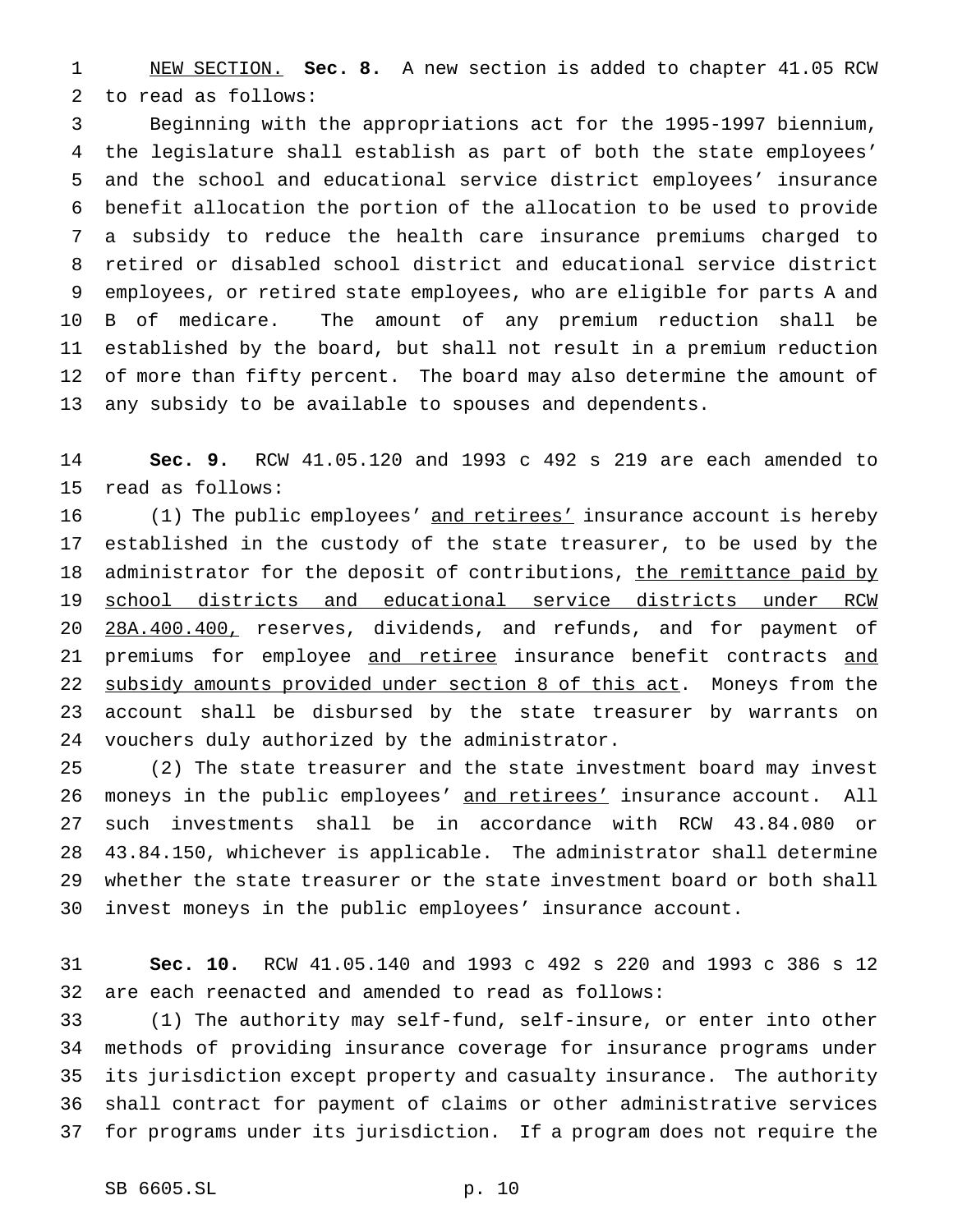prepayment of reserves, the authority shall establish such reserves within a reasonable period of time for the payment of claims as are normally required for that type of insurance under an insured program. 4 (2) Reserves established by the authority for employee and retiree benefit programs shall be held in a separate trust fund by the state treasurer and shall be known as the public employees' and retirees' insurance reserve fund. The state investment board shall act as the investor for the funds and, except as provided in RCW 43.33A.160, one hundred percent of all earnings from these investments shall accrue 10 directly to the public employees' and retirees' insurance reserve fund. 11 (3) ((Reserves established by the authority for programs for retired or disabled school employees shall be held in a separate trust

13 fund by the state treasurer and shall be known as the retired school 14 employees' insurance reserve fund hereby created. The state investment 15 board shall act as the investor for the funds and, except as provided in RCW 43.33A.160, one hundred percent of all earnings from these investments shall accrue directly to the retired school employees' 18 insurance reserve fund.

19  $(4)$ )) Any savings realized as a result of a program created for employees and retirees under this section shall not be used to increase benefits unless such use is authorized by statute.

 $((+5))$   $(4)$  Any program created under this section shall be subject to the examination requirements of chapter 48.03 RCW as if the program were a domestic insurer. In conducting an examination, the commissioner shall determine the adequacy of the reserves established for the program.

 $((6+))$  (5) The authority shall keep full and adequate accounts and records of the assets, obligations, transactions, and affairs of any program created under this section.

 $((+7))$  (6) The authority shall file a quarterly statement of the financial condition, transactions, and affairs of any program created under this section in a form and manner prescribed by the insurance commissioner. The statement shall contain information as required by the commissioner for the type of insurance being offered under the program. A copy of the annual statement shall be filed with the speaker of the house of representatives and the president of the senate.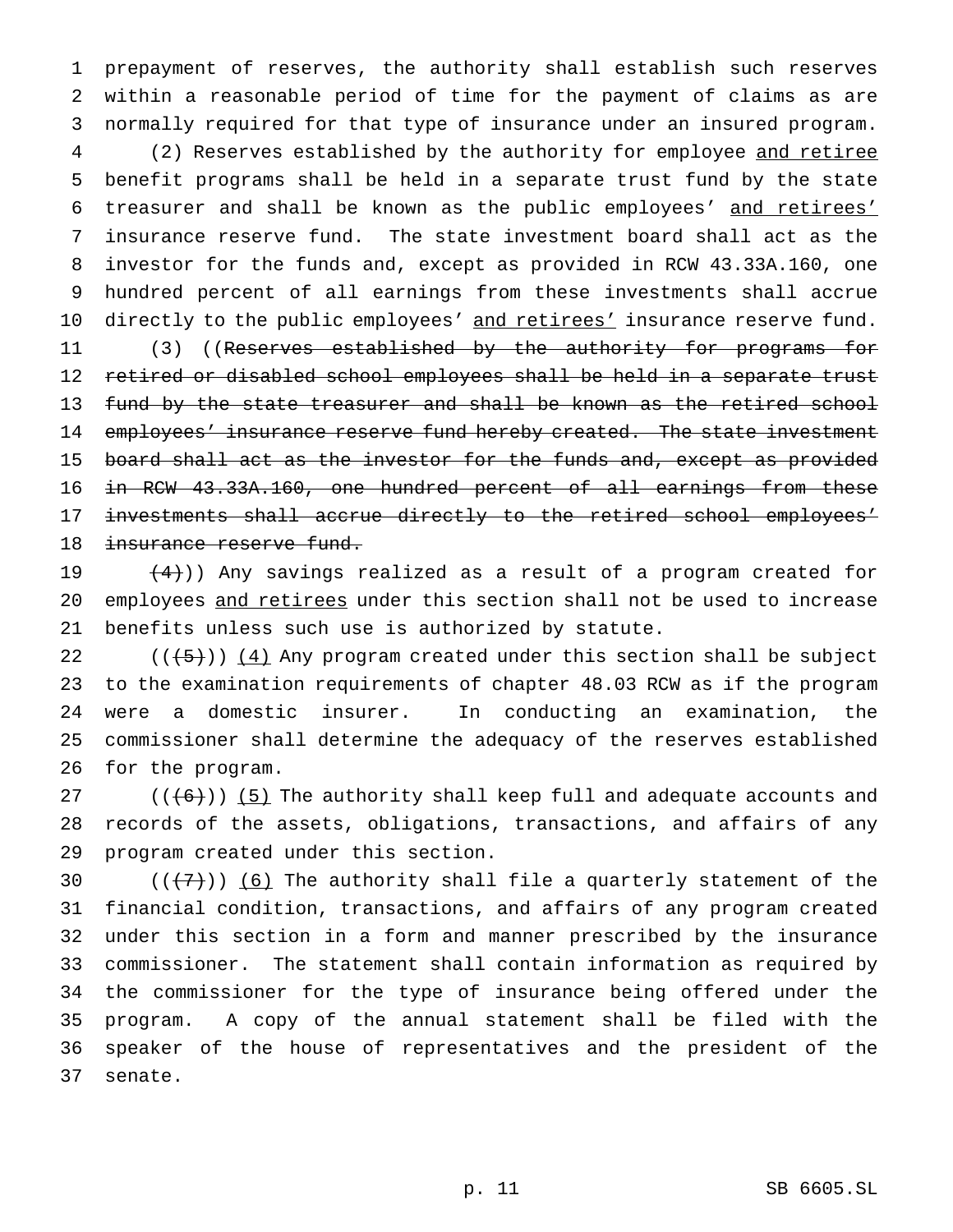**Sec. 11.** RCW 28A.400.400 and 1993 c 386 s 13 are each amended to read as follows:

 (1) In a manner prescribed by the state health care authority, school districts and educational service districts shall remit to the 5 health care authority for deposit in the ((retired school employees' subsidy account established in RCW 41.05.260)) public employees' and 7 retirees' insurance account established in RCW 41.05.120:

 (a) During the period beginning October 1, 1993, and ending September 30, 1994:

 (i) For each full-time employee of the district, ten dollars for 11 each month of the school year;

 (ii) For each part-time employee of the district who, at the time of the remittance, is employed in an eligible position as defined in RCW 41.32.010 or 41.40.010 and is eligible for employer fringe benefit contributions for basic benefits as defined in RCW 28A.400.270, ten dollars for each month of the school year, prorated by the proportion of employer fringe benefit contributions for a full-time employee that the part-time employee receives;

(b) Beginning October 1, 1994:

 (i) For each full-time employee of the district, an amount equal to four and seven-tenths percent multiplied by the insurance benefit allocation rate in the appropriations act for a certificated or 23 classified staff, for each month of the school year;

 (ii) For each part-time employee of the district who, at the time of the remittance, is employed in an eligible position as defined in RCW 41.32.010 or 41.40.010 and is eligible for employer fringe benefit contributions for basic benefits as defined in RCW 28A.400.270, an amount equal to four and seven-tenths percent multiplied by the insurance benefit allocation rate in the appropriations act for a certificated or classified staff, for each month of the school year, prorated by the proportion of employer fringe benefit contributions for a full-time employee that the part-time employee receives.

 (2) The legislature reserves the right to increase or decrease the percent or amount required to be remitted in this section.

 NEW SECTION. **Sec. 12.** For the January 1, 1995, through December 31, 1995, plan year, amounts remitted by school districts and educational service districts under RCW 28A.400.400 may be used for the subsidy provided under section 8 of this act. Amounts remitted under